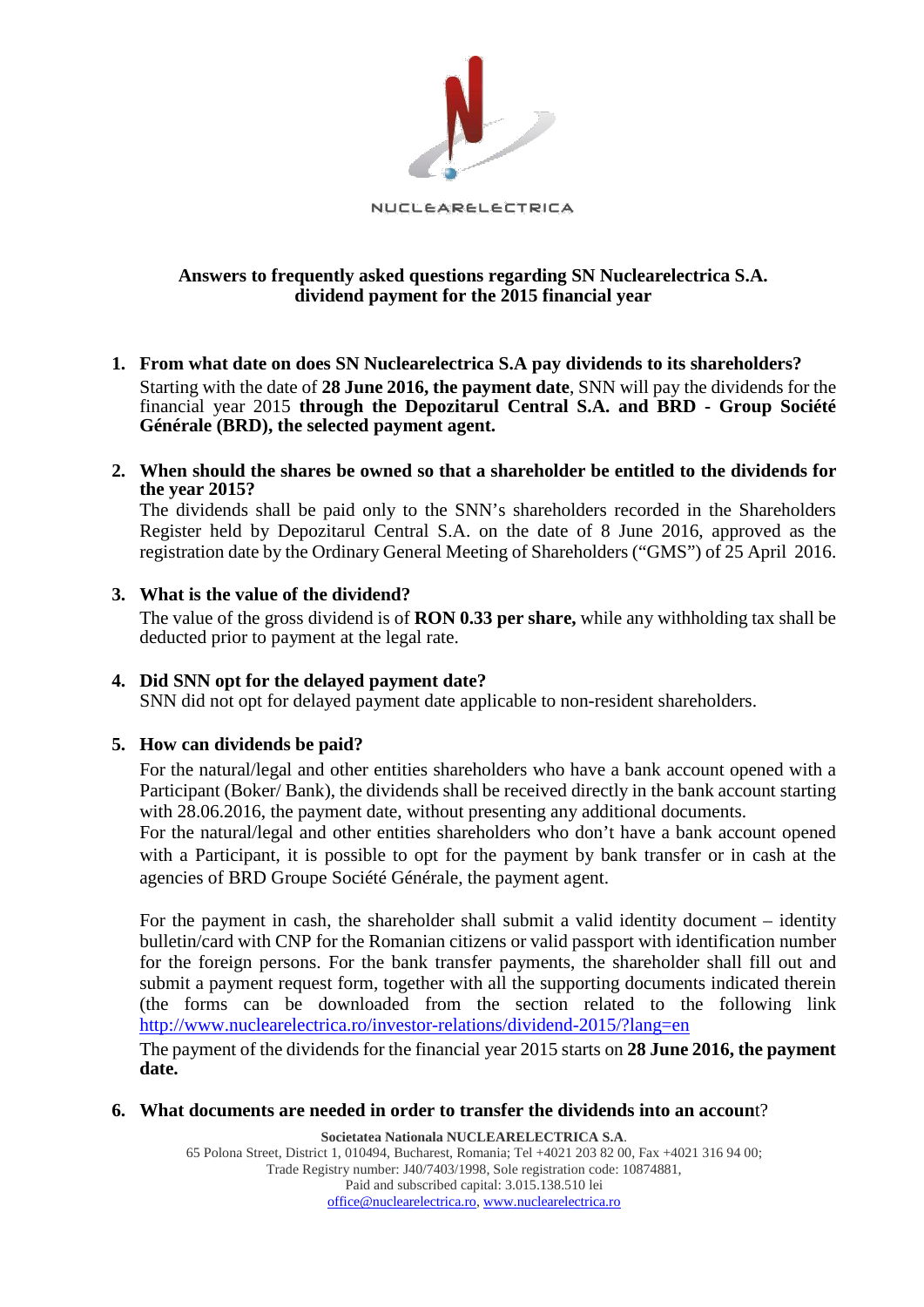In this case the "**Application for payment** by bank transfer form of the net dividends distributed by SNN S.A. for individuals" or the "**Application for payment** by bank transfer form of the net dividends distributed by SNN S.A. for legal persons/other entities" must be filled in, accompanied by the applicable supporting documents, indicated in these forms (the forms can be downloaded from the section related to the following link: <http://www.nuclearelectrica.ro/investor-relations/dividend-2015/?lang=en>

### **7. Is it possible to receive the dividends into a bank account opened to a bank other than BRD?**

Yes, it is possible. In order to receive dividends in a bank account opened with another bank, apart from the payment forms duly filled in and accompanied by the supporting documents referred to in the payment forms, the requester must produce a statement of account, certified by the bank where the transfer of the dividends' value is requested or any other justifying document, issued by such bank, clearly identifying the account holder.

# **8. Can dividends be paid to a bank account opened with a bank outside Romania?**

Yes, it is possible, but the shareholder must hold an account in lei, because the dividend payment is made only in RON. In order to receive the dividends, the shareholder must submit the filled in payment forms together with the supporting documents indicated in these forms.

### **9. Where are the payment request forms available?**

The payment request forms are available on the site: http://www.nuclearelectrica.ro/, *Investor Relation*/*Dividends 2015* section and may also be requested from any BRD agency in the country.

The list of BRD agencies is available on the site: https://www.brd.ro/instrumenteutile/agentii-si-atm-uri/.

# **10. How much time do I have to request the payment of the dividends for 2015?**

The payment of the net dividend for the year 2015 is subject to the general provisions of prescription, being prescriptible within 3 (three) years after the date the payment begins, namely 28 June 2019.

# **11. How are net dividends computed?**

The total value of net dividends due to any SNN's shareholder is given by the number of shares held by such shareholder on the registration date (8 June 2016), multiplied by the value per share of the gross dividend, approved by SNN' OGMS (0.33 lei/share) of 25 April 2016, out of which any withholding taxes are deducted, according to the relevant applicable tax rates stipulated by the law in force.

# **12. When is the tax calculated?**

As per the provisions of the Romanian Tax Code in force, on the payment date, the withholding tax shall be deducted prior to payment and shall be computed at a standard legal rate of 5% of the gross amount of the dividends due. In case that the non-resident shareholders proves that they can benefit from a more favorable tax rate, the tax shall be deducted at a more favorable rate stipulated by treaties concluded between Romania and the residing countries of the nonresident shareholders; for the shareholders residing in Romania, the legal standard tax rate of 5% shall be applicable, the exceptions being stipulated by the Fiscale Code (the entities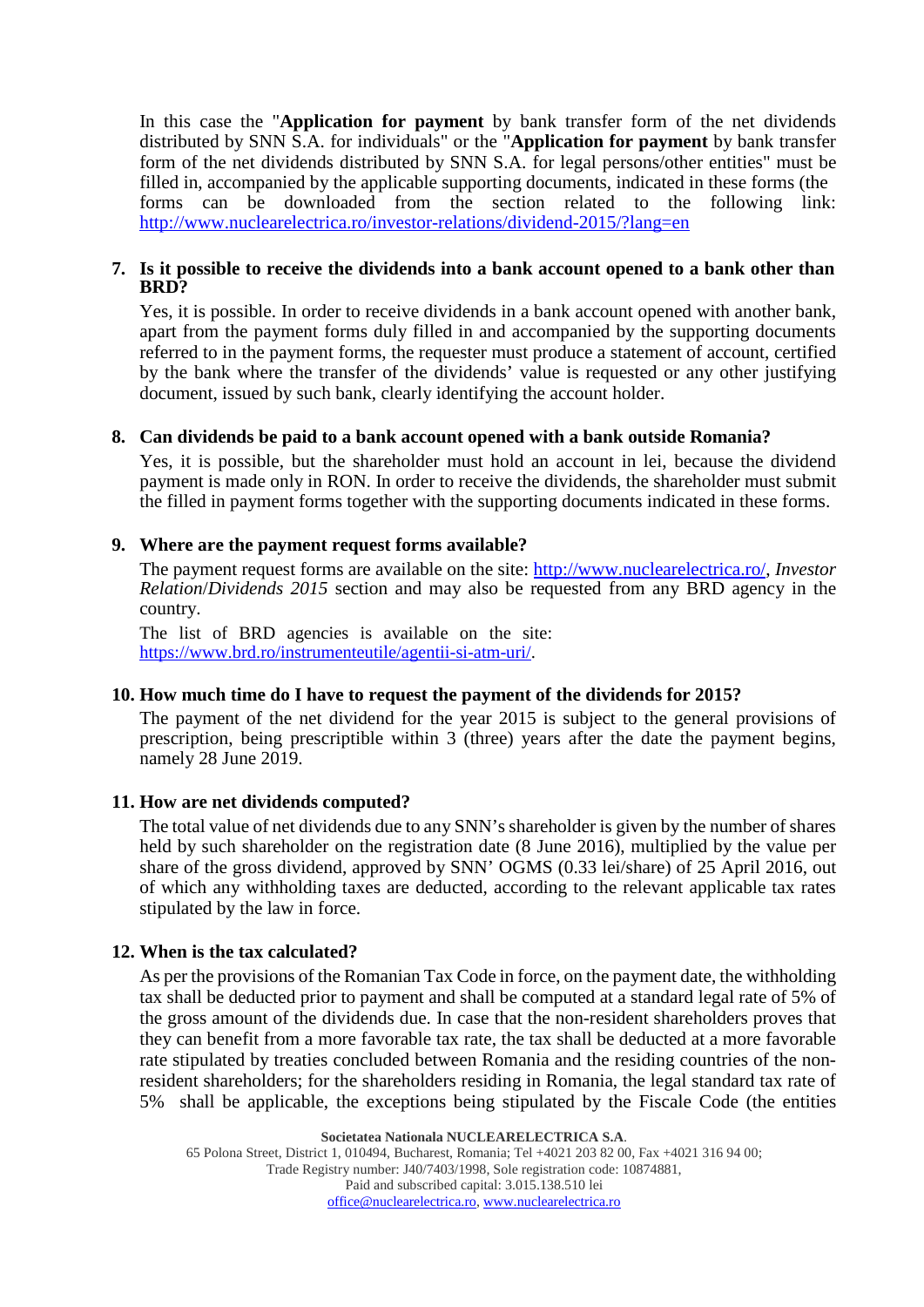exempted from withholding tax per dividend, such as pension funds, the state, the shareholders holding more than 10% of the securities for at least one year).

### **13. Will SNN withhold tax per dividend prior to dividend payment?**

Yes, the withholding tax per dividend shall be deducted prior to payment, at the legal tax rate.

#### **14. Who bears the dividend payment related fees?**

The tax charged by Depozitarul Central S.A. which includes the bank fees charged by BRD for the payment of the net dividends in RON are borne by SNN.

BRD shall not charge the shareholders for any bank fee to pay the dividends in RON for both cash payments and payments by bank transfer into accounts opened both in Romania and abroad.

#### **15. Can I receive shares instead of money for my dividends?**

No, dividends are received only in the form of money. If you want to purchase new shares, you can reinvest the amount received as dividend in new SNN shares by buying them directly from the market.

### **16. How can I register my IBAN code at Depozitarul Central in order to receive the dividends through direct bank transfer into a bank account?**

As per the new capital market applicable legislation, starting with 2015, Depozitarul Central provides **all shareholders who are not represented by Participants** with the possibility to receive any due amount through direct bank transfer into a bank account, irrespective of the issuer distributing the amounts of money. This option implies the registration of the IBAN code at Depozitarul Central, which can be used to cash in more or all the holdings and which remains valid for future distributions, unless the shareholders notify otherwise. The registration of the IBAN code by Depozitarul Central will be taxed by Depozitarul Central in compliance with the fee list for the owners of securities and will be borne by each shareholder. For more details regarding this payment option, SNN shareholders are invited to contact the Depozitarul Central at the phone numbers  $+4$  021.408.58.60;  $+4$  021.408.58.66 or  $+4$ 021.408.59.19, or e-mail dividende@depozitarulcentral.ro.

### **17. In case of a non-resident investor, should the dividends be declared in the statement of income in the country of tax residence?**

It is possible that the non-resident investors should be required to declare dividends in the statements of income in their country of residence. Therefore, it is recommended that they seek specialized professional support related to tax obligations in their country of residence.

#### **18. What is the procedure in case of the non-resident shareholders?**

For individual, legal and other entities shareholders who, on the registration date 08.06.2016, hold shares in Section II of the SNN Shareholders' Registry, in an account opened with a Participant, the amounts due will be automatically paid by bank transfer through the Depozitarul Central on behalf of SNN, on the payment date 28.06.2016, in the Participant's account, without presenting additional documents.

### **Societatea Nationala NUCLEARELECTRICA S.A**. **The non-resident shareholders, who have bank accounts opened with the Participants (Broker/Custodian Bank) as well, respectively, those who don't have bank accounts**

65 Polona Street, District 1, 010494, Bucharest, Romania; Tel +4021 203 82 00, Fax +4021 316 94 00; Trade Registry number: J40/7403/1998, Sole registration code: 10874881, Paid and subscribed capital: 3.015.138.510 lei [office@nuclearelectrica.ro,](mailto:office@nuclearelectrica.ro) [www.nuclearelectrica.ro](http://www.nuclearelectrica.ro/)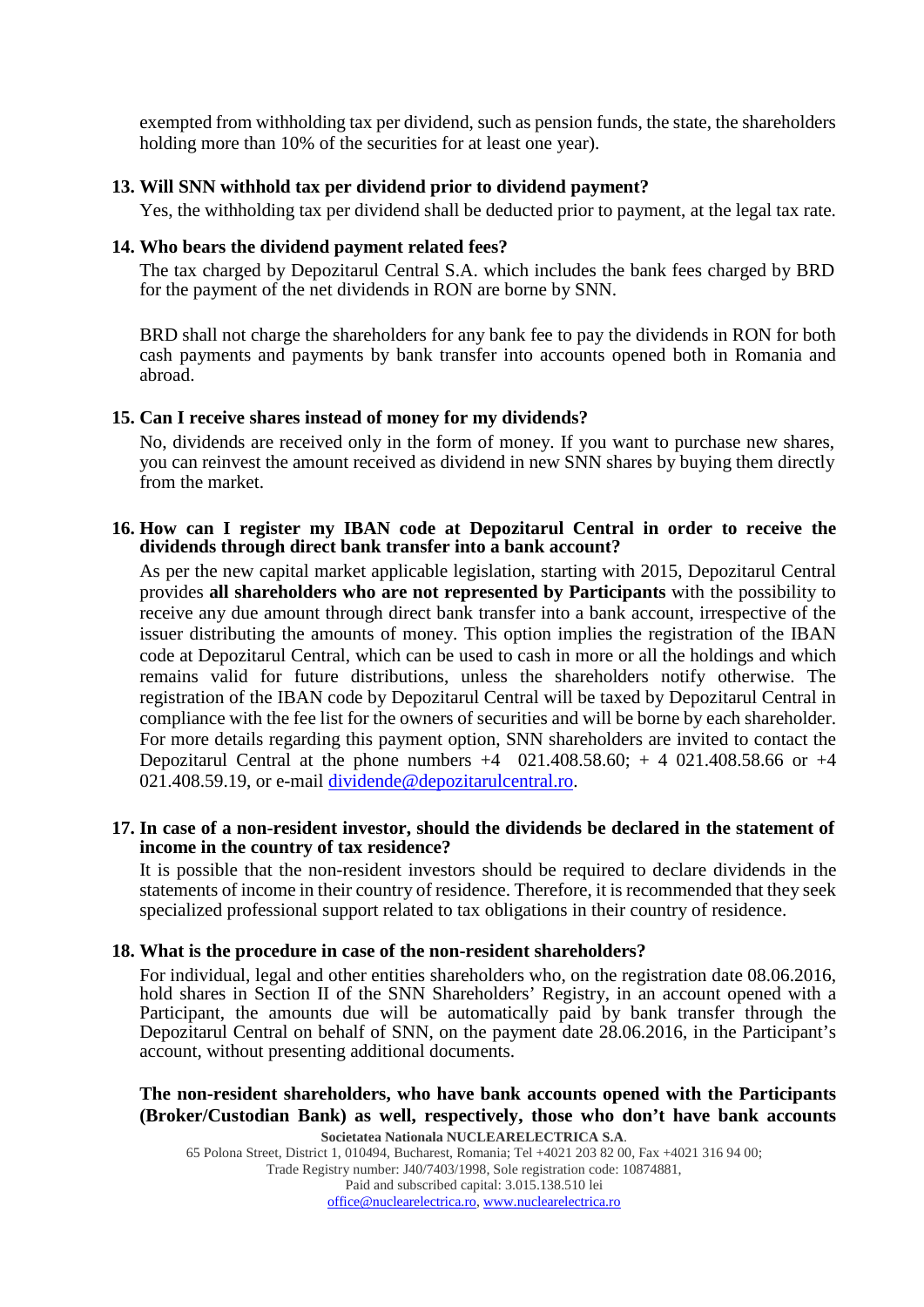**opened with the Participants (respectively, the ones who opt for payment methods under items 2 and 3 above)** and who wish for the application of the more favorable provisions of the Double Tax Treaty concluded between Romania and their country of residence, in the case that the non-resident shareholders benefit o a tax lower that 5%, must send or submit, either through the Participant if they have an account opened with a Participant or directly, if they don't have an account opened with a Participant, at SN Nuclearelectrica S.A. headquarters on 65 Polona street, District 1, Bucharest, ZIP 010494, for the attention of the Communication and Investors Relations Department, until **15.06.2016**, **inclusive**, the valid tax residency certificate for the year of the dividend payment, **in original or legalized copy**, with apostille/supra-authentication, if applicable, accompanied by the authorized translation, as well as contact details for possible clarifications regarding the tax residency certificates. If after the verification of the tax residency certificate and the more favorable provisions of the Double Tax Treaty it results that a more favorable rate, provided in the Double Tax Treaty, may be applied, then on the payment date, the shareholders will receive the net dividends with the application of that quota. Otherwise, SNN will retain the standard dividend tax provided by the Romanian Fiscal Code.

### **19. Can the shareholders who have accounts opened with the Participants cash in their dividends in cash/bank transfer at BRD cash desks?**

No, all the shareholders who have accounts opened with the PARTICIPANTS, **cannot** cash in their dividends in cash/bank transfer at BRD cash desks.

For individual, legal and other entities shareholders who, on the registration date 08.06.2016, hold shares in Section II of the SNN Shareholders' Registry, in an account opened with a Participant, the amounts due will be automatically paid by bank transfer through the Depozitarul Central on behalf of SNN, on the payment date 28.06.2016, in the Participant's account, without presenting additional documents.

#### **20. What is the General Meeting of Shareholders (GMS)?**

The General Meeting of Shareholders (GMS) is the company's main body of corporate governance, that decides on the company's activity, economic and business policy. The General Meetings of Shareholders may be Ordinary and Extraordinary. GMS is convened by the Board of Directors whenever necessary, in accordance with the legal provisions and with the Articles of Incorporation or at the request of shareholders representing, individually or collectively, at least 5% of the share capital, and provided that the request contains provisions which fall under the assembly's obligations and responsibilities. Only the shareholders registered in the company's Register of the Shareholders on the reference date are entitled to participate and vote in the General Meeting of Shareholders.

#### **21. What is the reference date?**

The reference date is the calendar date set by SNN's management based on the applicable regulations and provided in the GMS's convening notice for identifying the shareholders who will attend and vote within the GMS. Only the shareholders registered in the Register of the Shareholders on the reference date are entitled to attend and vote within such General Meetings of Shareholders. The reference date is subsequent to the date of the convening notice publication. The reference date for the GMS convened on 25 April 2016 is 15 April 2016

**Societatea Nationala NUCLEARELECTRICA S.A**. 65 Polona Street, District 1, 010494, Bucharest, Romania; Tel +4021 203 82 00, Fax +4021 316 94 00; Trade Registry number: J40/7403/1998, Sole registration code: 10874881, Paid and subscribed capital: 3.015.138.510 lei [office@nuclearelectrica.ro,](mailto:office@nuclearelectrica.ro) [www.nuclearelectrica.ro](http://www.nuclearelectrica.ro/)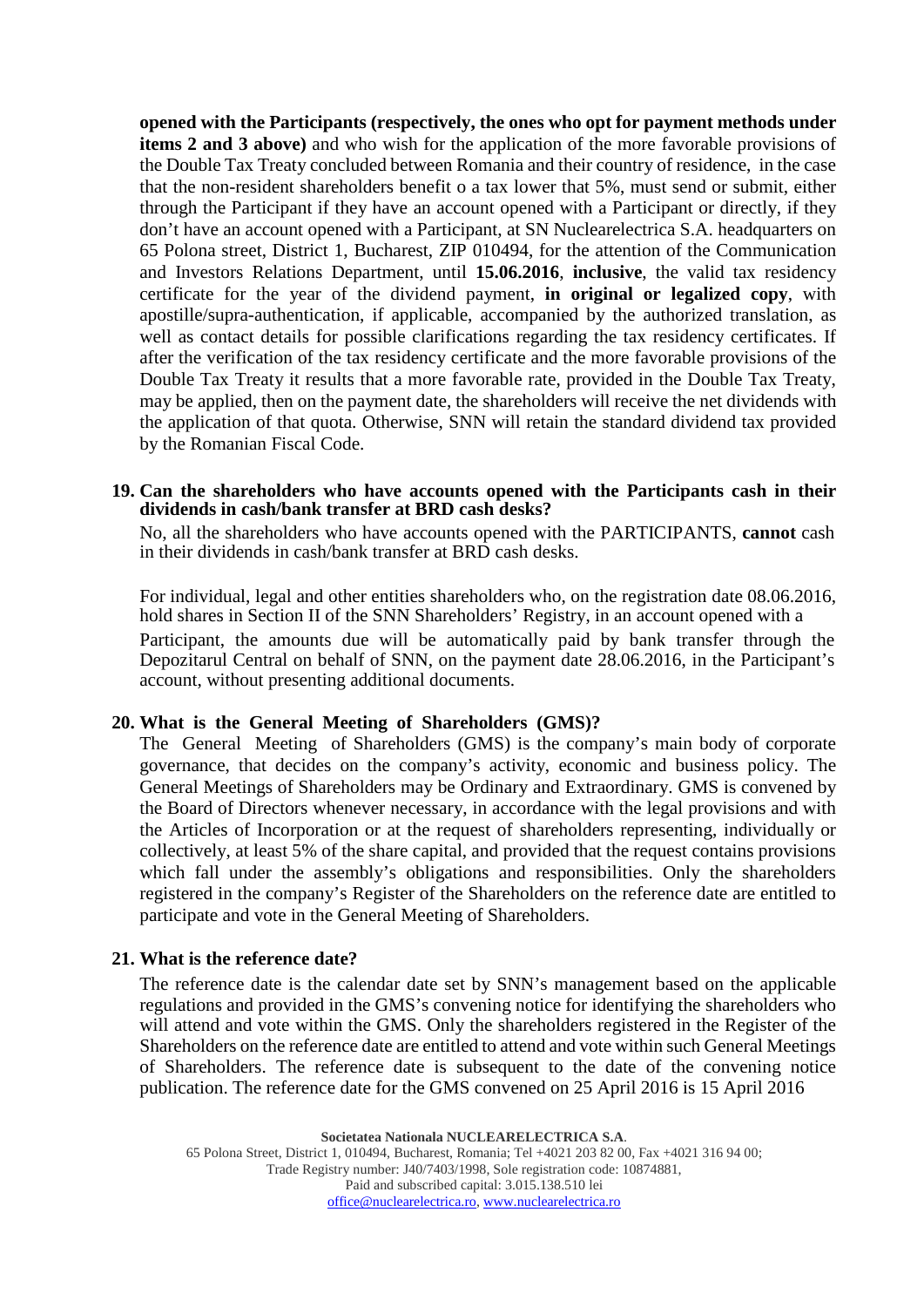### **22. What is the registration date?**

The registration date is the calendar date set by GMS and it serves to identify the shareholders who are going to benefit from dividends or other rights and who are affected by the GMS's resolutions. The registration date is subsequent to the date of the General Meeting of Shareholders by at least 10 working days. The registration date set by SNN' GMS dated 25 April 2016, which approved the dividend distribution for 2015, is 8 June 2016.

### **23. Can dividends be received on behalf of another person?**

In case of shareholders who do not present in person, but **empower a different person** for such purposes, the dividends shall be paid to the respective empowered person based on the following documents: special power of attorney legalized by a public notary, which contains the mandate to receive the dividends issued by no more than 3 years before the payment date, except where the power of attorney has a duration of more than 3 years and is still valid on the date of payment  $+1$  certified as a "true copy" photocopy (the photocopy will be retained) and the identification document of the representative  $+1$  certified as a "true copy" photocopy (the photocopy will be retained).

As per the new legal provisions, payments shall not be authorized based on **certificates of inheritance** and neither to the shareholders whose identification data does not match the documents presented at the cash desk or the ones registered with the payment agent. In case the Shareholders' Registry on 08.06.2016 includes deceased persons, the dividends will be paid only after the request of the heir(s) and the registration at the Depozitarul Central of the direct transfer of ownership on the securities as an effect of succession, as per the legal applicable regime, as well as after the update of the information in the registry of the payment agent, following the request of Depozitarul Central. In case a shareholder is not included in the shareholders' database owned by the payment agent BRD, the shareholder is kindly asked to contact Depozitarul Central in order to remedy the situation.

# **24. When can the payment forms be transmitted?**

As of June 28, 2016 you may come before BRD desks to request payment in cash or by bank transfer. The requests for payment into a bank account can also be transmitted before such date, by mail, to Directia Titluri - BRD METAV- Corp A2, Str. Bihar nr. 67- 77, sector 1, Bucharest, Romania, in which case all documents provided in the payment forms must be submitted in legalized copy except the ascertaining certificate from the Trade Register Office (original or copy). In all cases, the payment of dividends for the year 2015 is made by BRD starting with 28 June 2016.

#### **25. How long after submitting the payment request is the payment of net dividends made?**

BRD shall make the net dividend payment within maximum two banking days (or ten banking days in case of non-resident shareholders who submit certificates of tax residence) from the date BRD receives the payment request accompanied by the complete and accurate supporting documents. The crediting date of the shareholders' bank accounts depends on the inter-banking circuit and on the correspondent banks chain.

### **26. What should I do if I do not get the money within the time specified in the payment forms?**

In this case you should directly contact BRD, which will investigate the situation without

**Societatea Nationala NUCLEARELECTRICA S.A**. 65 Polona Street, District 1, 010494, Bucharest, Romania; Tel +4021 203 82 00, Fax +4021 316 94 00; Trade Registry number: J40/7403/1998, Sole registration code: 10874881, Paid and subscribed capital: 3.015.138.510 lei [office@nuclearelectrica.ro,](mailto:office@nuclearelectrica.ro) [www.nuclearelectrica.ro](http://www.nuclearelectrica.ro/)